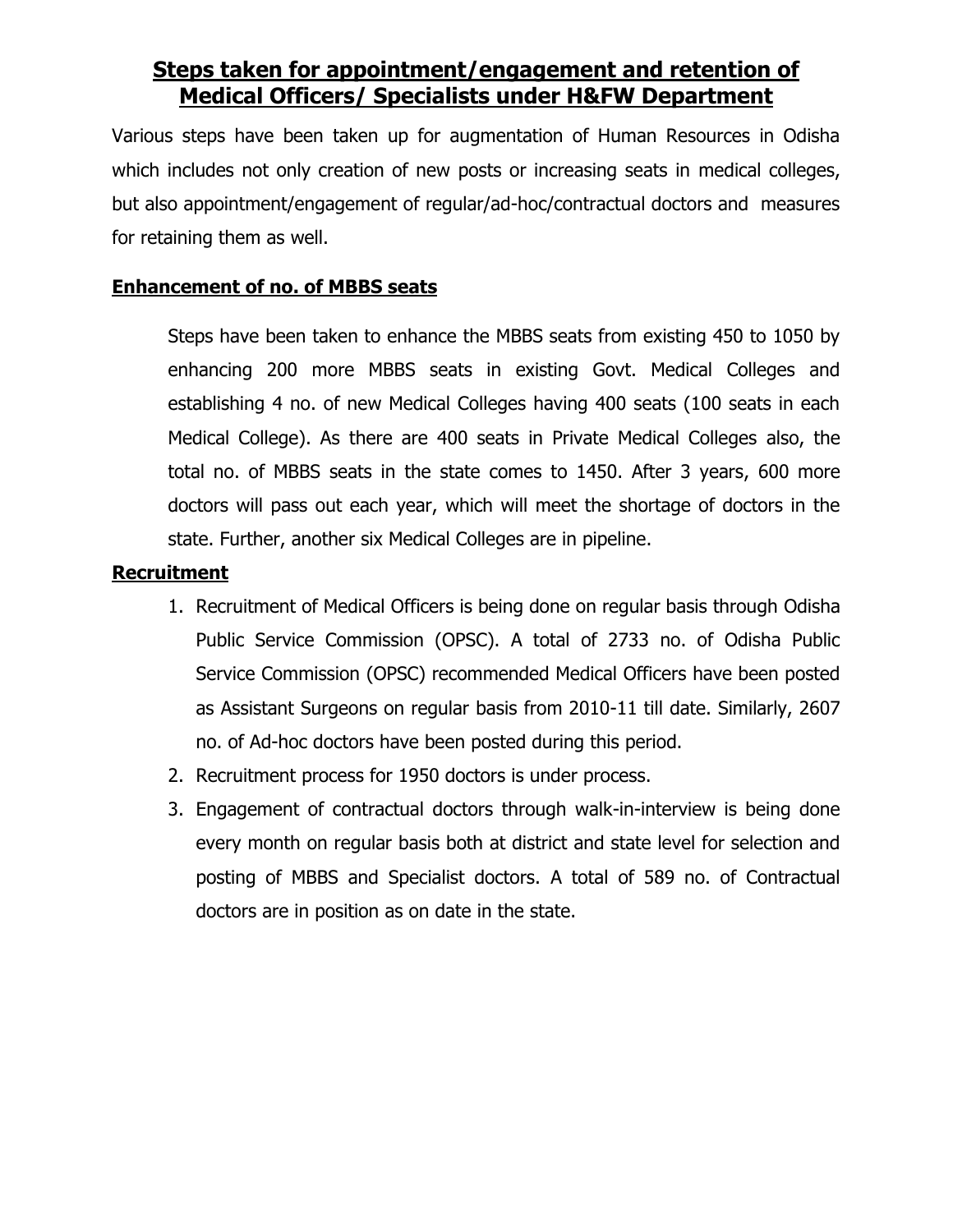### **Reforms undertaken to attract and retain doctors**

- 1. Restructuring of Odisha Medical & Health Services Cadre (OMHS) has been done during 2016-17 with creation of 1330 new posts of doctors as per Indian Public Health Standard (IPHS) norms and requirement of the state there by increasing the total number of posts of doctors to 6719. In each CHC, 4 posts of specialists, one each in O&G, Paediatrics, Medicine and Surgery, have been created. The number of posts in Pay Band-IV has been increased from 35 to 433 thereby, increasing the promotional avenues.
- 2. Doctors are being posted through transparent computerized counseling process. Exit policy is also being implemented to allow doctors to be posted in Non-KBK & Non-TSP districts after completing a fixed tenure in KBK, KBK+ & TSP areas.
- 3. Place based incentives is given to the Medical Officers working in different difficult / remote areas in the state as per vulnerability status of the places taking into consideration certain key parameters such as difficult and backwardness of the location, tribal dominance, left wing extremism, train communication, road and transport facilities, social infrastructure and distance from state head quarter etc. All the 1751 peripheral Government Health Institutions of the State have been classified into five different categories and declared as V-0 to V-4. This incentive is applicable to contractual, ad-hoc and regular doctors. For example General (MBBS) doctors working in V4 CHCs and PHCs get Rs 40,000/- as incentive whereas a specialist working in V4 CHC gets Rs 80000/- as incentive. In the state there are 100 health institutions which are categorized as V-4 and 137 health institutions categorized as V-3.
- 4. Doctors working in V1 to V4 institutions are entitled for additional mark in PG entrance examination. As a result, young doctors are interested to join remote and inaccessible areas to get additional marks for selection for PG courses.
- 5. Incentives for Specialists have been provisioned for motivating Specialist doctors of Odisha Medical & Health Services (OMHS) cadre. Incentive for Doctors with Super Specialization: Rs.30,000/- Incentive for Doctors with Post-graduation: Rs.20,000/- Incentive for Doctors with Post- graduate Diploma: Rs.10,000 /-